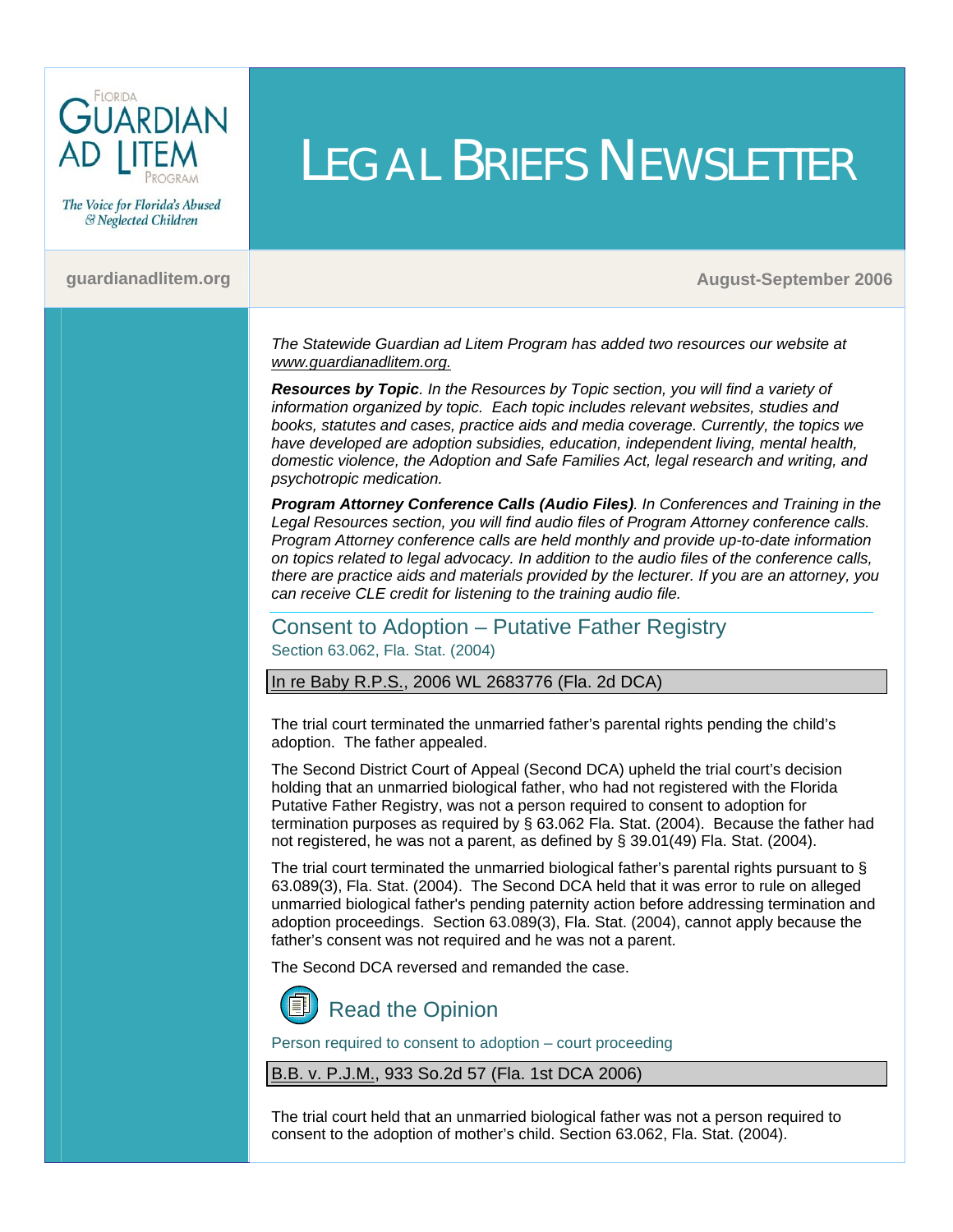The First District Court of Appeal (First DCA) held that the father was in fact a party whose consent was required under section 63.062(1), Fla. Stat. (2004). The statute states that the father's consent is required if "the minor has been established by court proceeding to be his child." In a previous dependency proceeding (which the First DCA held, is a court proceeding for purposes of § 63.062) all interested parties established him as the father and therefore, the trial court erred in holding that the father had no legal basis to object.

Because the father was a person whose consent to adoption was required, the First DCA held that the trial court violated the father's due process rights.

The First DCA reversed and remanded the case.



A.F.L., Jr. v. Department of Children and Families, 927 So.2d 101 (Fla. 5th DCA 2006)

The trial court denied the unmarried biological father's motion to establish parental rights and contest the child's adoption when the Department of Children and Families (the department) pursued termination of parental rights of mother and legal father.

The Fifth District Court of Appeal (Fifth DCA) upheld the trial court's decision as the father had not preserved his claim for parental rights by registering with the Putative Father Registry prior to the department's search of the registry. Section 63.062, Fla. Stat. (2004). In addition, the unmarried biological father did not establish a relationship with the child or financially support the child, even after he learned he was the biological father.

The Fifth DCA affirmed the trial court's decision.



## Failure to Substantially Comply

Section 39.806(1)(e), Fla. Stat. (2003)

E.R. v. Department of Children and Family Services, 2006 WL 2613513 (Fla. 3d DCA)

The Third District Court of Appeal (Third DCA) reversed the trial court's termination of a father's parental rights (TPR) for failure to substantially comply with his case plan. The Third DCA held that the TPR was not supported by clear and convincing evidence, was not in the children's manifest best interest, and was not the least restrictive means to protect the children.

The father completed all but one of his case plan requirements – alcohol treatment. He was unable to attend the treatment classes. He had a valid reason for not completing treatment (his job) as the father needed his job to continue to provide the children with financial support to continue to make regular child support payments to the children's temporary custodian.

In order to terminate father's parental rights, there must be no reasonable basis to believe the father will improve. Here the father completed all but the substance abuse treatment. He indicated that he would complete the treatment if he could find something closer to home. The custodian of the children said that the father had curbed his drinking and father indicated that the parenting classes had benefited him a great deal. Additionally, the Third DCA held that the TPR was not in the children's manifest best interest.

The Third DCA reversed the trial court's opinion.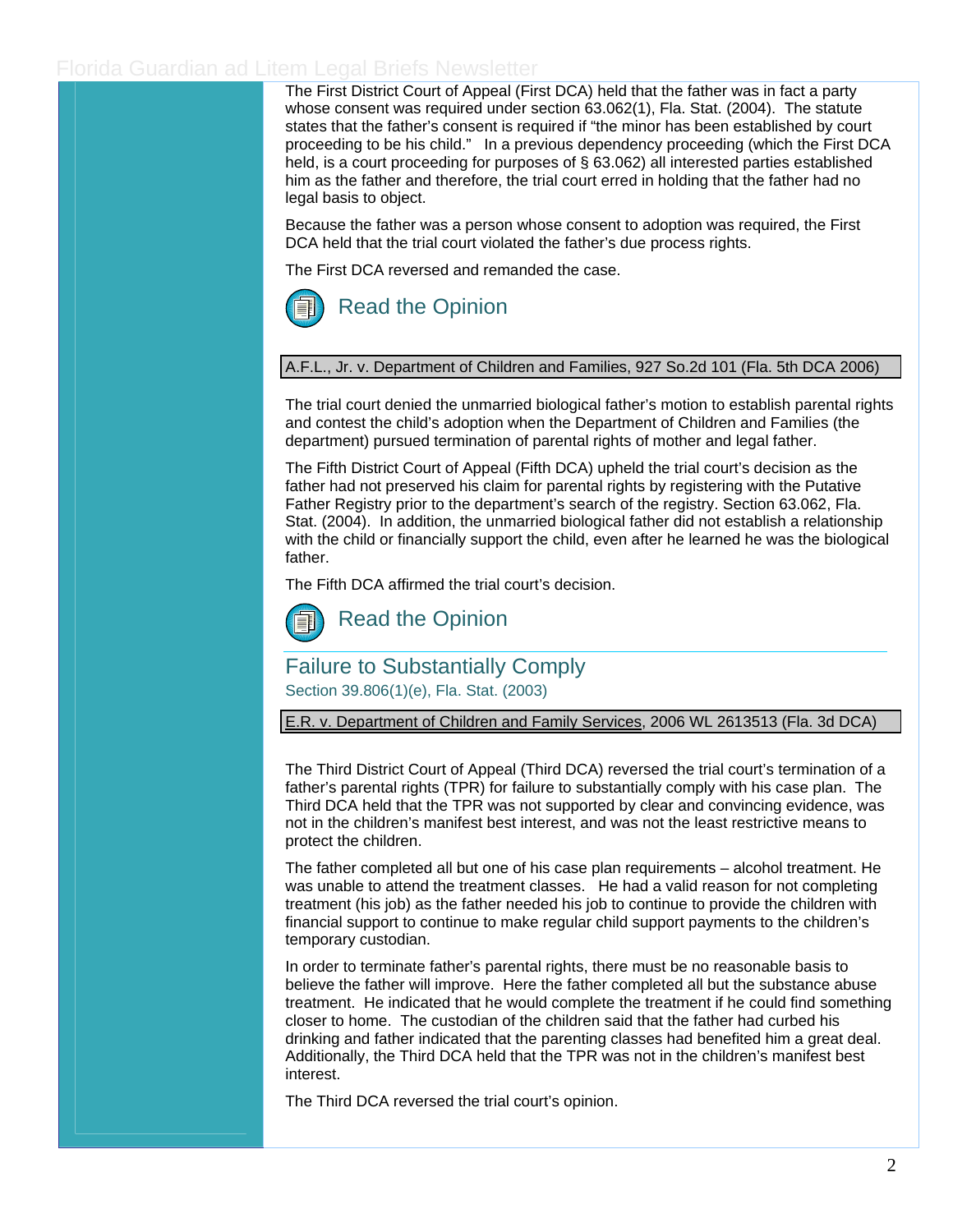[Read the Opinion](http://www.3dca.flcourts.org/) 

Adoption

By relative after termination of parental rights

Department of Children and Family Services v. P.S., 932 So.2d 1195 (Fla. 1st DCA 2006)

The children were placed with their grandparents before the three children's parents signed voluntary surrenders, and their parental rights were terminated. Section 39.811, Fla. Stat. (2003). The grandparents moved to Georgia. Georgia caseworkers had serious concerns about the children's safety and as a result, the Florida Department of Children and Family Services (the department) requested that the children be removed. The trial court denied the request to remove the children, terminated the department's protective supervision of them, and left the children in the long-term custody of the paternal grandmother in Georgia. The grandmother filed a petition to adopt the three children without obtaining a favorable preliminary adoptive home study. The trial court granted the adoption

The First District Court of Appeal (First DCA) held that the trial court erred in permitting the adoption. The First DCA held that for the adoption to be upheld the trial court would have to find that the department unreasonably withheld its consent to adoption. In addition, the grandmother would have had to file a favorable preliminary adoptive home study with the court. Sections 63.062(7) and 39.812(5), Fla. Stat. (2003).

The First DCA reversed and remanded the trial court's decision.



[Read the Opinion](http://opinions.1dca.org/written/opinions2006/7-03-06/05-4421.pdf) 

**Dependency** Corporal punishment, VPS, drug use

T.G. v. Department of Children and Families, 927 So.2d 104 (Fla. 1st DCA 2006)

The trial court adjudicated the parent's five children dependent. The First District Court of Appeal (First DCA) held that there was not competent substantial evidence to support the adjudication of dependency.

*Corporal Punishment*: One instance of corporal punishment for which there was no evidence introduced that it was "excessively harsh" was not enough to uphold a finding of dependency. Even if it were, one instance of corporal punishment on one of the five children was not sufficient evidence to show the other children were at substantial risk of imminent abuse.

*Drug use*: "A parent's use of controlled substances is harmful to a child if it is "chronic and severe" and the child is "demonstrably adversely affected" by the use. § 39.01(30)(g)2., Fla. Stat. (2005); *see P.C. v. Dep't of Children & Family Servs.*, 898 So. 2d 195, 198 (Fla. 2d DCA 2005)." One positive drug test does not constitute competent substantial evidence to support a finding of dependency.

*Prior Voluntary Protective Services Agreement (VPS)*: A prior VPS, which was discharged by the department was insufficient to adjudicate the children dependent. The VPS resulted from an accident in which a child drank from father's alcoholic beverage that the father had left out.

The First DCA held that "when viewed from the totality of the circumstances, the trial court's findings are insufficient to support the dependency adjudications and subsequent removal of the five children from their parents."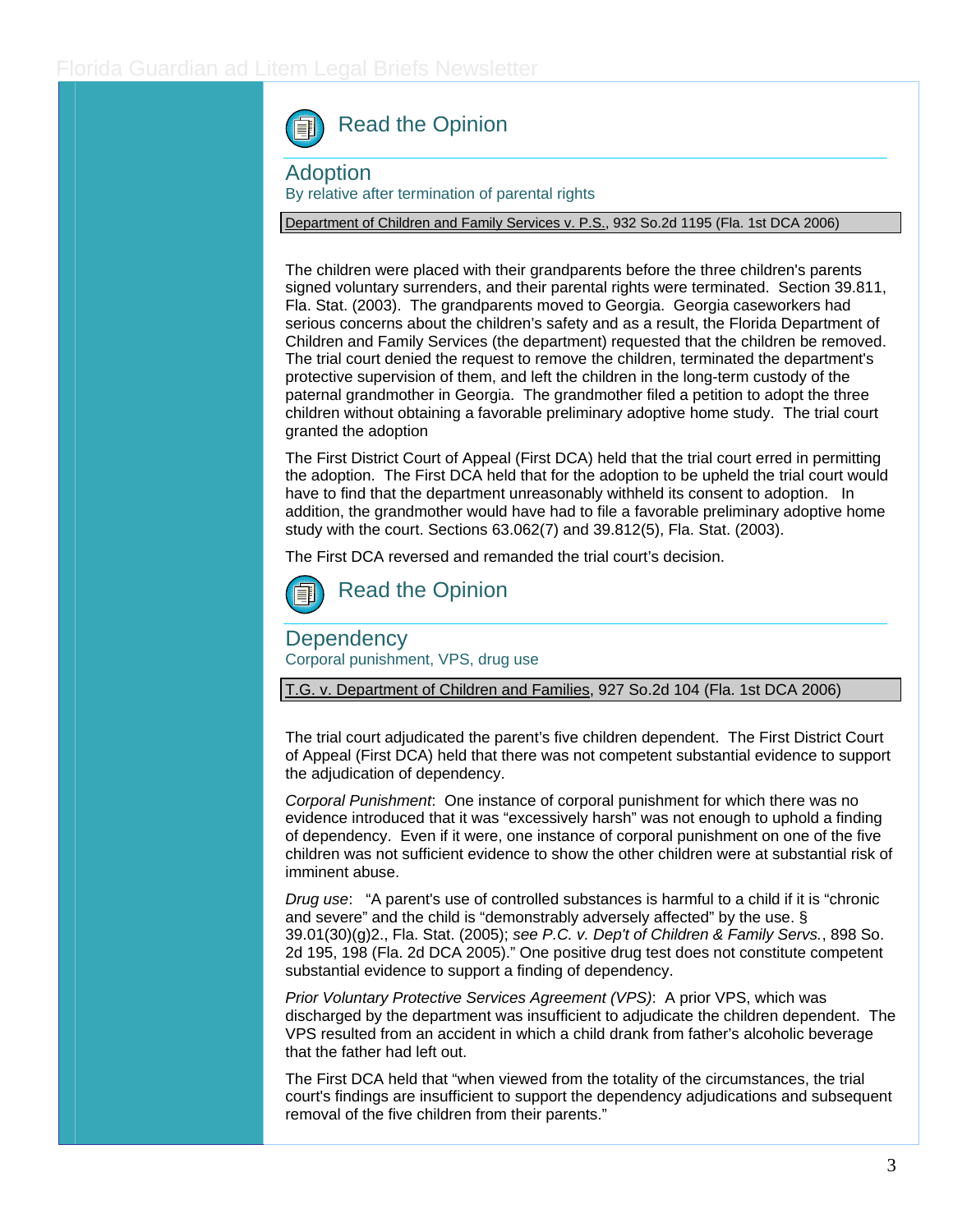#### **GEL** [Read the Opinion](http://opinions.1dca.org/written/opinions2006/4-18-06/05-5067.pdf)

Nexus between abuse and prospective abuse

#### In re B.C., 936 So.2d 764 (Fla. 2d DCA 2006)

The father appeals the trial court's dependency adjudication. The Second District Court of Appeal (Second DCA) held that "the evidence concerning father's [sexual] abuse of stepchild was legally insufficient to warrant adjudication of his biological child as dependent." "Children who have not been abused may be adjudicated dependent based on abuse inflicted upon their siblings; however, the evidence must demonstrate a nexus between the abuse and any prospective abuse of another sibling." In this case, the department's expert witness testified that he had no opinion regarding the father's diagnosis as a sociopath or pedophile. Further, the expert stated that the risk of harm to the father's biological child (based on the sexual abuse of his stepchild) was "minimal" and "not imminent."

The Second DCA reversed the trial court's adjudication of dependency.



Environment provided to children

J.C. v. Florida Dept. of Children and Family Services, 2006 WL 2422818 (Fla. 3d DCA)

The trial court held that the parent's children were dependent based on the environment that the children were permitted to live in shown by the father selling drugs throughout the day, the mother being aware of the drug transactions, and the presence of firearms in the house.

The Third District Court of Appeal (Third DCA) upheld the trial court's dependency adjudication. The Third DCA held that "the father's actions in creating such an environment fall within the definition of abuse, as such an environment is likely to cause substantial impairment to the physical, mental and/or emotional health of these children." This was true even though the children were not aware of the drug transactions, and there was no violence. The Third DCA stated: "based upon the ages of the children (ten and a half, and seven years of age), the proximity of the drugs, the number of transactions, the fact that the transactions occurred throughout the day and evening, and the presence of an unsecured firearm within the home, we conclude that there was sufficient evidence to support the trial court's finding that the children's physical and mental health were at substantial risk of imminent harm."

Shepherd, J. dissenting.



Deprivation of visitation

### D.E. v. R.D.B., 929 So.2d 1164 (Fla. 5th DCA 2006)

The mother withheld contact between her daughter and the mother's former female partner. In an attempt to gain visitation rights to the child, the partner filed a dependency petition against the mother stating that the mother abused and/or neglected the minor child by cutting off all contact, causing the child significant harm.

The Fifth District Court of Appeal (Fifth DCA) held that the mother's decision to deprive child of contact with mother's former partner was an inadequate ground on which to base adjudication of dependency.

The Third DCA reversed the trial court's opinion.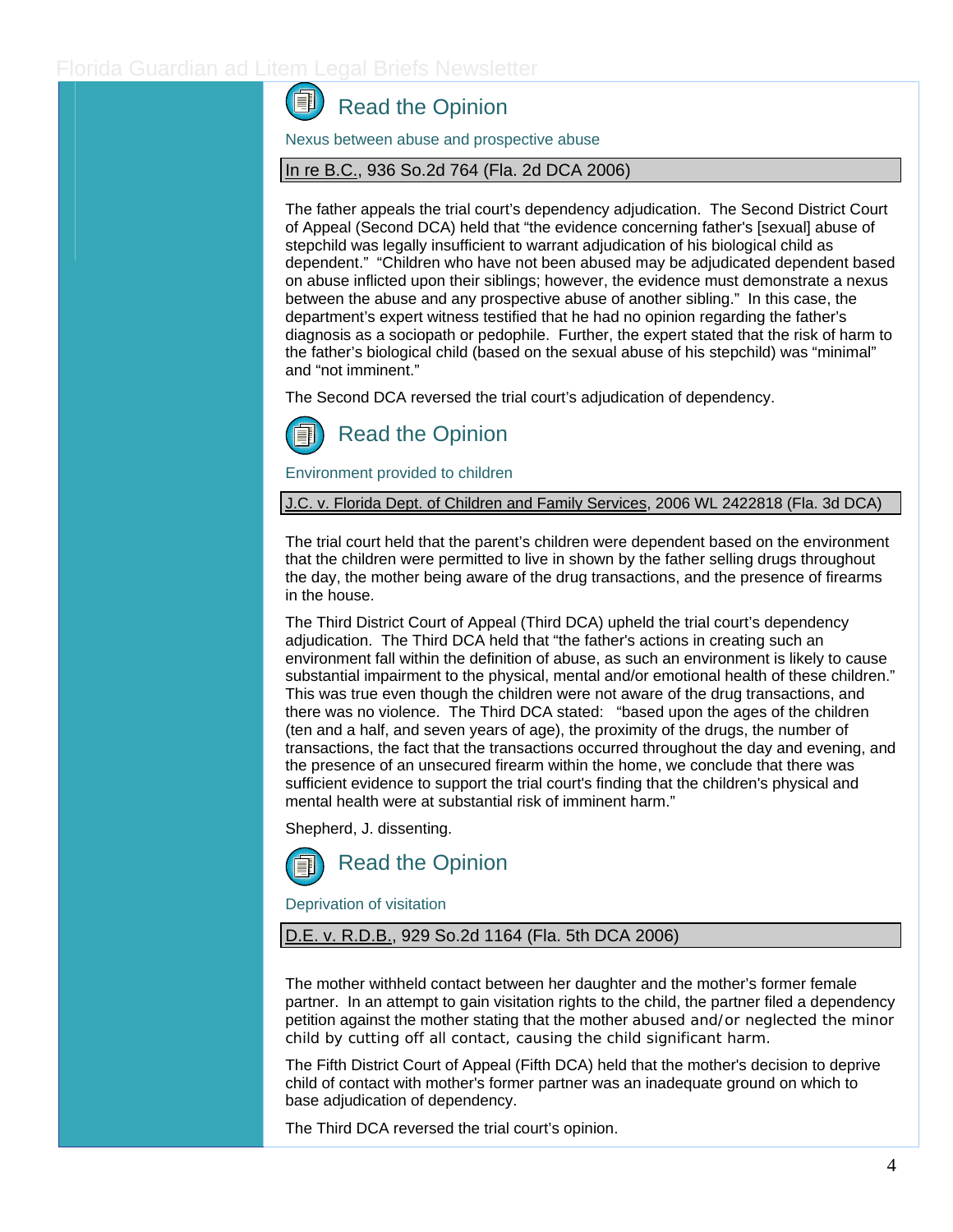Read the Opinion

Domestic Violence Incident not in child's presence

#### C.C. v. Department of Children and Families, 2006 WL 2516495 (Fla. 5th DCA)

The Fifth District Court of Appeal reversed the trial court's adjudication of dependency based on domestic violence. The Fifth DCA held that because there was no evidence that the domestic violence occurred in the child's presence, the trial court's dependency adjudication could not be affirmed. Section 39.01(3)(i), Fla. Stat. (2005).

The Fifth DCA reversed the trial court's dependency adjudication.



# [Read the Opinion](http://www.5dca.org/Opinions/Opin2006/082806/5D06-1272.op.pdf)

Physical and mental injury to children not shown

#### In re K.B., 2006 WL 2381952 (Fla. 2d DCA)

The father appeals the trial court's dependency adjudication based on an incident of domestic violence. The Second District Court of Appeal (Second DCA) reversed the trial court's adjudication of dependency.

The Second DCA held that "some courts have held that domestic violence may constitute "harm" if it occurs in the presence of the child. …[F]or "harm" resulting from witnessing domestic violence to constitute "abuse," the domestic violence witnessed by the child must result in some physical, mental, or sexual injury to the child." The Second DCA stated, "the Department presented no evidence that the children suffered any physical or mental injury as a result of witnessing the altercation or that the Father posed any current threat of harm to them. In the absence of such evidence, the trial court's finding of dependency cannot stand."

The parent's were no longer living together and were in relationships with other people. As such, the "situation that gave rise to domestic violence no longer existed." Additionally, the department did not present evidence that the children's safety and wellbeing would be threatened if they were placed in their father's care.

The Second DCA reversed the trial court's dependency adjudication**.** 



[Read the Opinion](http://www.2dca.org/opinion/August%2018,%202006/2D05-4612.pdf) 

Expert testimony – cycle of violence

Morcroft v. J.H., 935 So.2d 588 (Fla. 5th DCA 2006)

The children's Guardian ad Litem (GAL) appealed the trial court's dismissal of a dependency petition based on an incident of domestic violence – the father's attack of mother with a hammer in front of the children. The Fifth District Court of Appeal (Fifth DCA) held that trial court erred in its dismissal of the dependency petition.

One of the reasons the trial court dismissed the dependency petition was because the department did not offer any expert testimony regarding the psychological harm to the children as a result of the incident. The Fifth DCA held that, "[n]o expert witness is required to bolster evidence regarding the detrimental effect of witnessing domestic violence on children in order to support a finding of dependency. *D.D. v. Dept. of*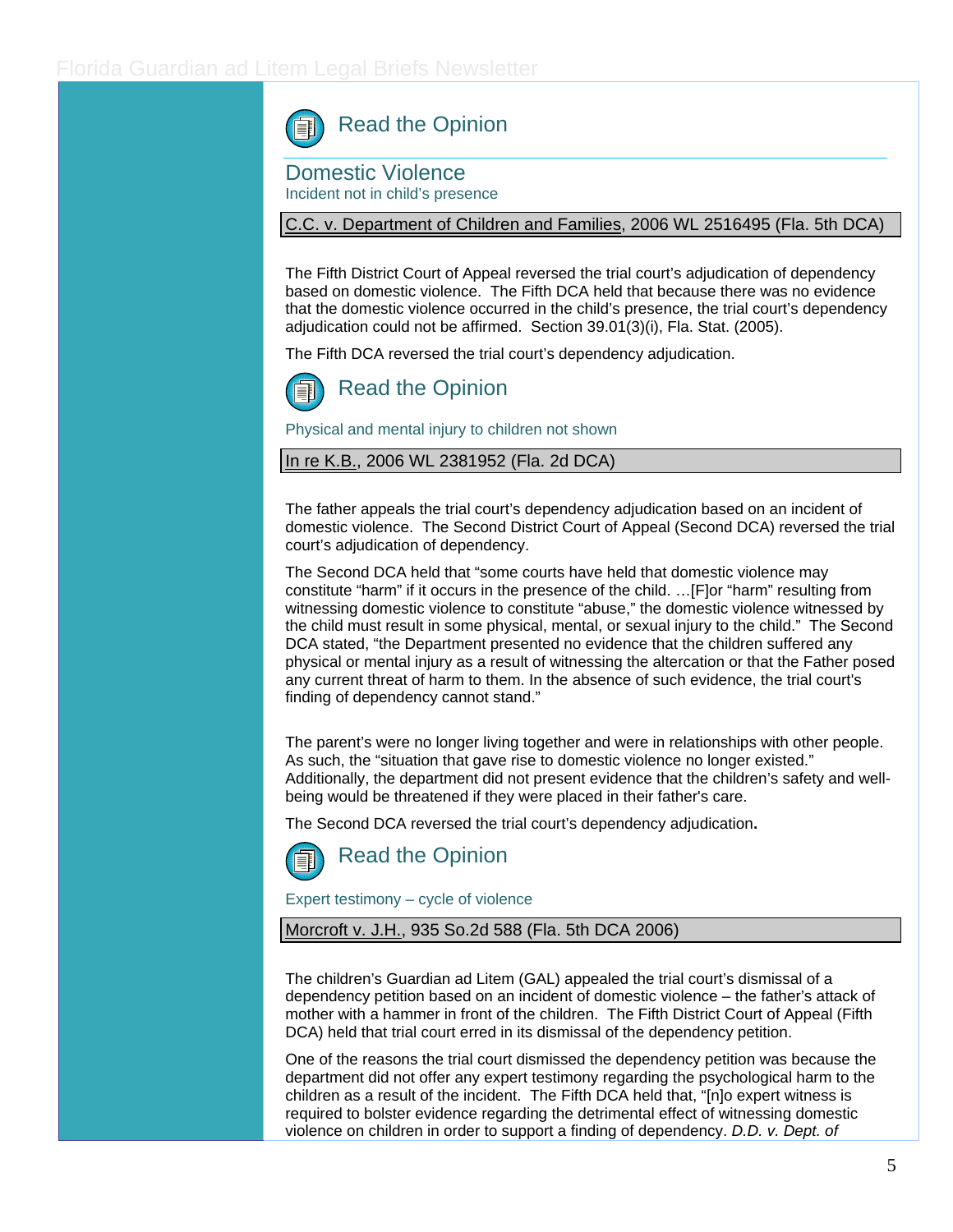### *Children & Families,* 773 So. 2d 615, 618 (Fla. 5th DCA 2000)."

The trial court also dismissed the petition because the department did not show a cycle of violence. The Fifth DCA held that a cycle of violence does not need to be shown in every case based on domestic violence to find dependency. "A single act of domestic violence in front of the children, if it is sufficiently horrific, as here, is adequate."

The Fifth DCA reversed and remanded the case.



Shelter Hearing

Probable cause – parent's right to present evidence

L.M.C. v. Department of Children and Families, 935 So.2d 47 (Fla. 5th DCA 2006)

The Fifth District Court of Appeal held that the trial court erred in not allowing the child's parents to present evidence regarding probable cause at shelter hearing.



# Florida Supreme Court Decision

Court's authority to subpoena agency personnel

F.G. v. Agency For Persons With Disabilities, 2006 WL 2771533 (Fla.)

The Third District Court of Appeal (Third DCA) held that "[t]he trial court lacks constitutional or statutory authority to subpoena duces tecum ··· officers of state government, concerning a matter that is within their executive authority." It prohibited the circuit court "from requiring the appearance of [the APD officers] to testify and/or produce" any records."

The Florida Supreme Court (the Court) disagreed and held that the circuit court had authority to subpoena information and testimony from officers (or as the subpoena stated, APD could at its discretion, substitute another official with knowledge) from the Agency for Persons with Disabilities (APD). The Court upheld the reasoning by the First District Court of Appeal in *State Dep't of Health Rehab. Servs. v. Brooke,* 573 So.2d 363 (Fla. 1st DCA 1991).

The Court also stated that their decision in this case was "narrow as the subpoena under review is limited. It neither orders an agency to perform particular services nor requires the presence of specific high-level officials. We therefore decide only whether the subpoena issued in this case was proper."



## [Read the Opinion](http://www.floridasupremecourt.org/decisions/2006/sc06-240.pdf)

Website Resources Domestic Violence

[National Council of Juvenile and Family Court Judges, Family Violence Department](http://www.ncjfcj.org/content/view/20/94/)

The Family Violence Department (FVD) of the National Council of Juvenile and Family Court Judges (NCJFCJ) has advanced social change in courts and communities across the country by providing cutting-edge training, technical assistance, and policy development on issues of family violence

#### [Minnesota Center Against Violence and Abuse](http://www.mincava.umn.edu/)

Provides current information, research and intervention best practices with families experiencing both child maltreatment, domestic violence, stalking, dating violence and